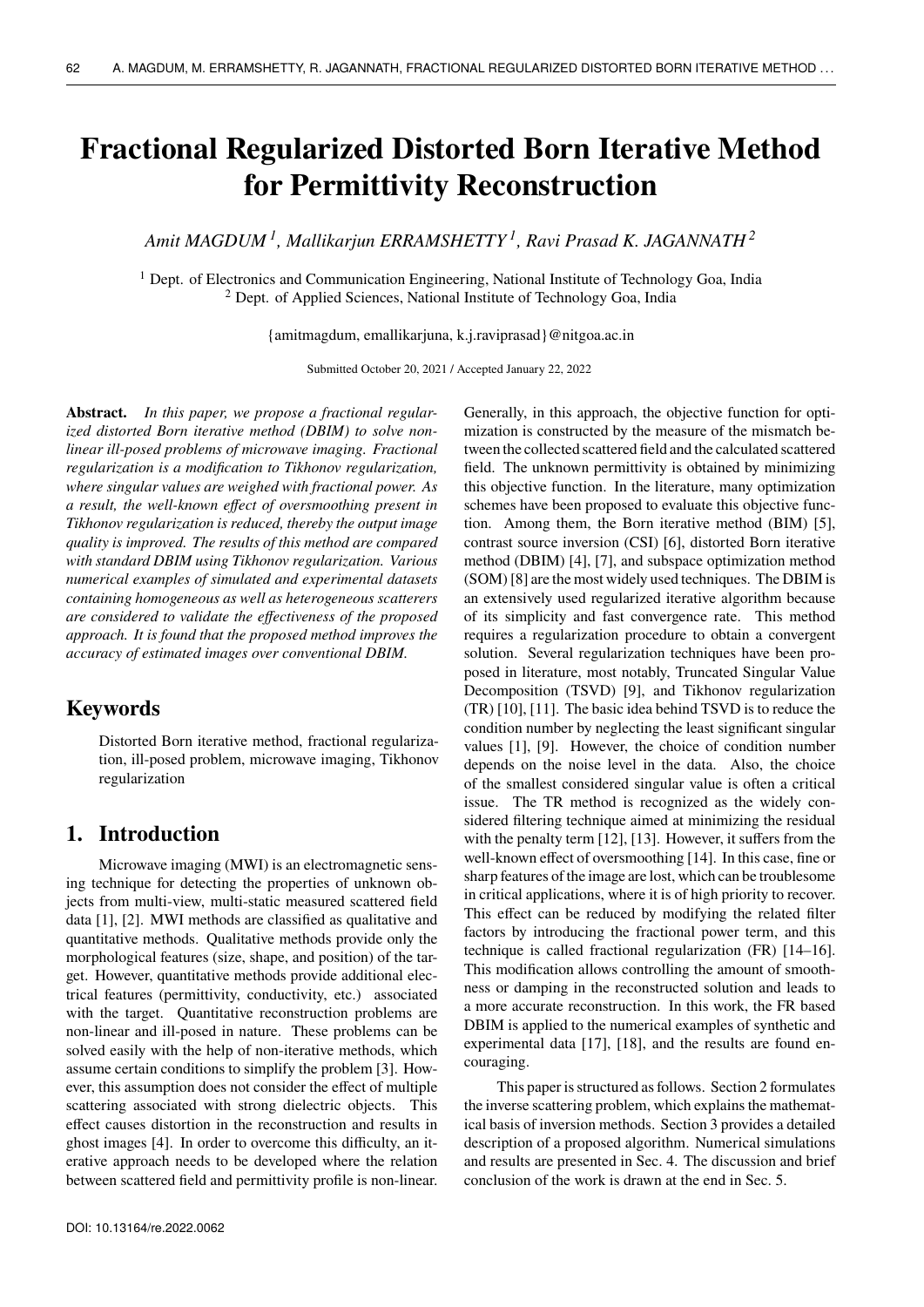### **2. Problem Formulation**

For simplicity, we consider the two-dimensional inverse scattering problem of transverse magnetic polarization. To determine the relationship between the contrast function and the scattered field, the scattering equations are represented as,

$$
E^{t}(\underline{r}) = E^{i}(\underline{r}) + j\omega\mu_{b} \int \chi(\underline{r}')E^{t}(\underline{r}')G(\underline{r}, \underline{r}')d\underline{r}', \ \underline{r}, \underline{r}' \in \Delta,
$$
  
(1)  

$$
E^{s}(\underline{r}) = j\omega\mu_{c} \int \chi(\underline{r}')E^{t}(\underline{r}')G(\underline{r}, \underline{r}')d\underline{r}', \ \underline{r} \in \Omega, \ \underline{r}' \in \Delta.
$$

$$
E^{s}(\underline{r}) = j\omega\mu_{b} \int \chi(\underline{r}')E^{t}(\underline{r}')G(\underline{r},\underline{r}')d\underline{r}', \quad \underline{r} \in \Omega, \underline{r}' \in \Delta
$$
\n(2)

where  $E^t$ ,  $E^i$  and  $E^s$  are the total field, the incident field, and the scattered field, respectively. The spatial variables  $r, r' \in (x,y)$  denotes the Cartesian coordinates of the measurement point and the source point, respectively,  $G(\underline{r}, \underline{r}')$  is the free space Green's function, and  $\chi$  is the contrast function, which is defined as  $\chi(r) = [\epsilon_{r}(r) / \epsilon_{b} - 1]$ , where  $\epsilon_{b}$ and  $\epsilon$ <sub>r</sub> is the relative permittivity of the background and the object, respectively. The test domain and observation domain are represented by  $\Delta$  and  $\Omega$ , respectively. From the use of method of moments [19], Equation (1) and (2) can be discretized. Consequently, the discretized expressions in the matrix form are [20]

$$
\mathbf{E}^{\mathrm{t}} = \mathbf{E}^{\mathrm{i}} + \left[G^{\Delta}\right] \left[E^{\mathrm{t}}\right] \boldsymbol{\chi},\tag{3}
$$

$$
\mathbf{E}^{\rm s} = \left[G^{\Omega}\right] \left[E^{\rm t}\right] \boldsymbol{\chi} \tag{4}
$$

where  $[G^{\Delta}]$  and  $[G^{\Omega}]$  are the internal and external radiation operators, respectively. Here, the variables in bold letter indicate the vector, and the variables in [·] indicate the matrix. In the inverse scattering problem,  $\mathbf{E}^i$ ,  $[G^{\Delta}]$ ,  $[G^{\Omega}]$ , and  $\mathbf{E}^s$  are known quantities, whereas  $\chi$  and  $[E^t]$  are unknown terms. The problem of finding  $\chi$  from these equations is non-linear.

## **3. Fractional Regularized Distorted Born Iterative Method**

The DBIM is a popular quantitative approach that estimates solutions to the non-linear inverse scattering problems by successive linear approximations [4]. In this approach, at each iteration, the Green's function is also updated [3]. Here, the optimization problem consists of determining the deviation in scattering contrast  $\delta \chi$  inserted inside an inhomogeneous background. A penalty term is introduced to stabilize the optimization. The objective function is selected as the  $L^2$ -norm of mismatch of the collected and calculated scattered field as

$$
f(\delta \chi) = \sum_{p=1}^{N} \left\| \mathbf{E}_p^s - \left[ G^{\Omega} \right] [\chi] \mathbf{E}_p^b - \left[ G^b \right] [\delta \chi] \mathbf{E}_p^b \right\|^2
$$

$$
+ \lambda \left\| \delta \chi \right\|^2 \quad (5)
$$

where  $N$  ( $p = 1, 2, \dots, N$ ) is the number of incident fields,  $\mathbf{E}_p^b$  is the secondary incident field in the presence of inhomogeneous background medium,  $[G^b]$  is an inhomogeneous background Green's function operator, and  $\lambda$  is the regularization parameter. The principle steps for solving the nonlinear integral equation using the regularized iterative DBIM are briefly described below.

- 1. Initialize with  $n = 0$ ,  $\mathbf{E}_p^{\text{b}} = \mathbf{E}_p^{\text{i}}$ ,  $\delta \chi_n = 0$ .
- 2. Find the secondary incident field as

$$
\mathbf{E}_{p,n}^{\mathsf{b}} = \left( [I] - [G^{\Delta}] [\chi_n] \right)^{-1} \mathbf{E}_p^{\mathsf{i}}.
$$
 (6)

3. Update the Green's function as

as

$$
\left[G_n^b\right] = \left[G^{\Omega}\right] \left( \left[I\right] - \left[\chi_n\right] \left[G^{\Delta}\right] \right)^{-1}.
$$
 (7)

4. Calculate the kernel matrix  $[G]$  and the data vector **h** 

$$
\[G_{p,n}\] = \left[G_n^b\right] \left[E_{p,n}^{bac}\right],\tag{8}
$$

$$
\mathbf{h}_{p,n} = \mathbf{E}_p^s - \left[G^{\Omega}\right] \left[\chi_n\right] \mathbf{E}_{p,n}^b. \tag{9}
$$

5. Estimate  $\delta \chi_n$  by solving the linear equation

$$
\left[G_{p,n}\right]\,\mathbf{\delta\chi}_{n}=\mathbf{h}_{p,n}.\tag{10}
$$

- 6. Update the contrast function as  $\chi_{n+1} = \chi_n + \delta \chi_n$ .
- 7. Return to step 2 and proceed until solution converges.

The convergence of the solution depends highly on the ill-posed problem of (10) as it updates regularized solution for each iteration. In order to solve such problem, this paper is concerned with the estimation of an approximate solution to the linear least-squares problem

$$
\min_{\delta \chi} \| [G] \, \delta \chi - \mathbf{h} \| \,. \tag{11}
$$

Specifically,  $[G]$  is a severely ill-conditioned matrix, and such problems are often called discrete ill-posed problems. Vector **h** denotes the available data, which is corrupted by the error  $\xi$ . Errors may arise from measurement inaccuracies or discretization. Therefore,  $\mathbf{h} = \hat{\mathbf{h}} + \xi$ , where  $\hat{\mathbf{h}}$  represents the unknown errorless vector associated with **h**. The solution of the least-squares problem (11) is usually a poor estimate of the exact solution, due to the ill-conditioning of the matrix  $[G]$  and the error  $\xi$  in **h**. Therefore, it requires a regularization strategy to obtain an approximate solution. In general, the TR is used to solve this problem [4], [21]. However, it suffers from the effect of oversmoothing. Therefore, in this work, an FR approach is implemented to determine the approximation of a solution. This scheme replaces the minimization problem with the penalized least squares problem, where the data fidelity term is penalized using the weight matrix [14] [15]. Therefore, the penalized least squares objective function can be given as

$$
\Psi = \min_{\delta \chi} (\| [G] \, \delta \chi - \mathbf{h} \|_{W}^{2} + \lambda \, \| \delta \chi \|_{2}^{2}) \tag{12}
$$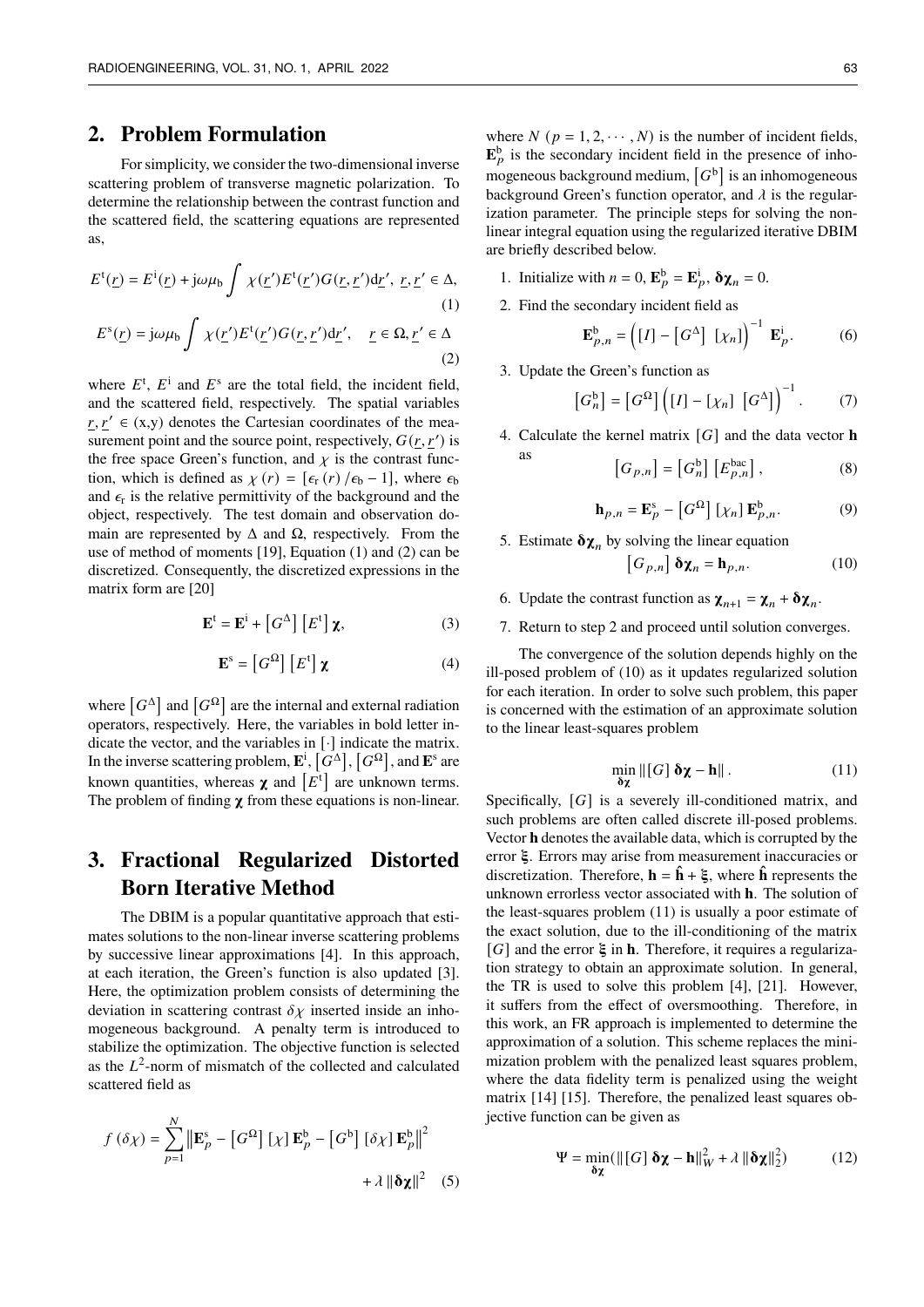where  $\|\mathbf{\delta \chi}\|_{W} = (\mathbf{\delta \chi}^{*}[W] \mathbf{\delta \chi})^{1/2}$  and  $[W]$  is the symmetric positive semidefinite matrix defined as  $[W] =$  $([G] [G]^*)^{\frac{\gamma-1}{2}}$ , where  $\gamma > 0$  represents fractional power, which controls the degree of smoothness or damping by increasing the norm of the estimated solution [15]. Seminorm  $\|\cdot\|_W$  allows the  $\gamma$  to be selected in such a way that the solution obtained in (12) is of good quality. By differentiating (12) with respect to  $\delta \chi$  and equating to zero leads to

$$
\left( \left( \left[ G \right]^* \left[ G \right] \right)^{\frac{\gamma+1}{2}} + \lambda I \right) \delta \chi = \left( \left[ G \right]^* \left[ G \right] \right)^{\frac{\gamma-1}{2}} \left[ G \right]^* \mathbf{h}. \quad (13)
$$

The singular value decomposition (SVD) is a powerful tool to solve linear inverse problems. By using SVD, the system matrix  $[G]$  can be represented as

$$
[G] = [U] [\Sigma] [V]^*
$$
 (14)

where  $[U] = [\mathbf{u}_1, \mathbf{u}_2, \dots, \mathbf{u}_M]$  and  $[V] = [\mathbf{v}_1, \mathbf{v}_2, \dots, \mathbf{v}_N]$ are orthogonal matrices and are called as the left and right singular matrices of [G], respectively, and  $[\Sigma] =$ diag  $[\sigma_1, \sigma_2, \ldots, \sigma_N]$  is the diagonal singular value matrix. Here ∗ represents the conjugate transpose operator. By substituting the SVD (14) into (13) yields

$$
\left( [V] [\Sigma] [U]^* [U] [\Sigma]^{\gamma - 1} [U]^* [U] [\Sigma] [V]^* + \lambda I \right) \mathbf{\delta} \mathbf{\chi} =
$$

$$
[V] [\Sigma] [U]^* [U] [\Sigma]^{\gamma - 1} [U]^* \mathbf{h}, \quad (15)
$$

$$
\left( \left[ V \right] \left[ \Sigma \right] ^{\gamma+1} \left[ V \right] ^{*} + \lambda I \right) \mathbf{\delta \chi} = \left[ V \right] \left[ \Sigma \right] ^{\gamma} \left[ U \right] ^{*} \mathbf{h}. \tag{16}
$$

The solution to this equation is given by

$$
\delta \chi = \sum_{i=1}^{r} \frac{\sigma_i^{\gamma}}{\sigma_i^{\gamma+1} + \lambda} \langle \mathbf{h}, \mathbf{u}_i \rangle \, \mathbf{v}_i \tag{17}
$$

where  $r \leq N$  denotes the rank of the system matrix. It is important to note that FR scales the singular values based on the amount of fractional power. The choice of  $\lambda$  depends on the amount of error  $\xi$  in **h**. In general, the larger  $||\xi||$ , the larger  $\lambda$  should be. However, it follows from (17) that increasing  $\lambda$  reduces the norm of the calculated solution. Therefore, the calculated solution may have a substantially smaller norm than the expected solution. This difficulty can be overcome by selecting  $\gamma$  < 1 because it increases the norm of the calculated solution. The filter factor for the fractional regularization is given by

$$
\phi^{\text{frac}}(\sigma) = \frac{\sigma^{\gamma}}{\sigma^{\gamma+1} + \lambda}.
$$
 (18)

The filtering factors are intended to suppress the contribution of insignificant singular terms to the solution, thereby providing a more stable and non-oscillating solution. The asymptotics of the filter function are

$$
\phi^{\text{frac}}(\sigma) = \frac{\sigma^{\gamma}}{\lambda} + O\left(\sigma^{2\gamma+1}\right) \quad (\sigma \to 0), \tag{19}
$$

$$
\phi^{\text{frac}}(\sigma) = \frac{1}{\sigma} + O\left(\sigma^{-(\gamma+2)}\right) \quad (\sigma \to \infty). \tag{20}
$$



Fig. 1. Comparison of filter factors with respect to  $\sigma$ , for different values of  $\gamma$ .

Figure 1 displays the plot of  $\phi$ <sup>frac</sup> for  $\lambda = 0.01$  and different values of  $\gamma$ . It can be seen that the contribution of minor components is damped. Filter factors differ in how fast they converge to 0 when  $\sigma$  reduces to 0. Fast convergence indicates significant smoothing of the estimated solution. Here,  $\gamma = 1$  indicates the Tikhonov filter factor  $(\phi^{\text{tikh}})$ . The asymptotic behaviour of  $\phi^{\text{frac}}(\sigma)$  as  $\sigma \to 0$  shows this function provides less smoothing than the  $\phi^{\text{tikh}}(\sigma)$  for  $0 < \gamma < 1$ . The components of the solution corresponding to small singular values are damped less by the  $\phi^{\text{frac}}(\sigma)$  function. This often produces the solution of higher quality than TR.

### **4. Reconstruction Results**

In this section, numerical simulations are performed to examine the performance of the fractional regularization for dielectric objects (homogeneous as well as heterogeneous scatterers). For the purpose of reconstruction, the size of  $\Delta$ is considered to be  $20 \text{ cm} \times 20 \text{ cm}$  and subdivided into 1681 cells  $(41 \times 41)$ . The permittivity of the background medium is considered as  $\epsilon_b = 1$ . The reconstruction is carried out at a working frequency of 3 GHz and adopted with synthetic as well as experimental data (made available by the Institute of Fresnel, France [17], [18]). In all cases, a  $\gamma = 0.6$  value is used for reconstruction, which is selected empirically based on observations.

In order to quantify the reconstruction performance of the algorithms, two important parameters are introduced. These are the mean square error (MSE) and the Pearson's correlation coefficient (PCC). The MSE can be computed as

$$
MSE = \frac{\|\epsilon_{\rm r} - \hat{\epsilon}_{\rm r}\|^2}{\|\epsilon_{\rm r}\|^2}
$$
 (21)

where  $\epsilon_r$  and  $\hat{\epsilon}_r$  denotes the original and the estimated permittivity, respectively. Similarly, the PCC can be defined as [15]

$$
PCC\left(\epsilon_{\rm r}, \hat{\epsilon}_{\rm r}\right) = \frac{\text{cov}\left(\epsilon_{\rm r}, \hat{\epsilon}_{\rm r}\right)}{s\left(\epsilon_{\rm r}\right) s\left(\hat{\epsilon}_{\rm r}\right)}\tag{22}
$$

where cov denotes the covariance and  $s$  denotes the standard deviation. This coefficient varies in the range of −1 to 1. Larger value of PCC is desirable as it indicates detectability of the target.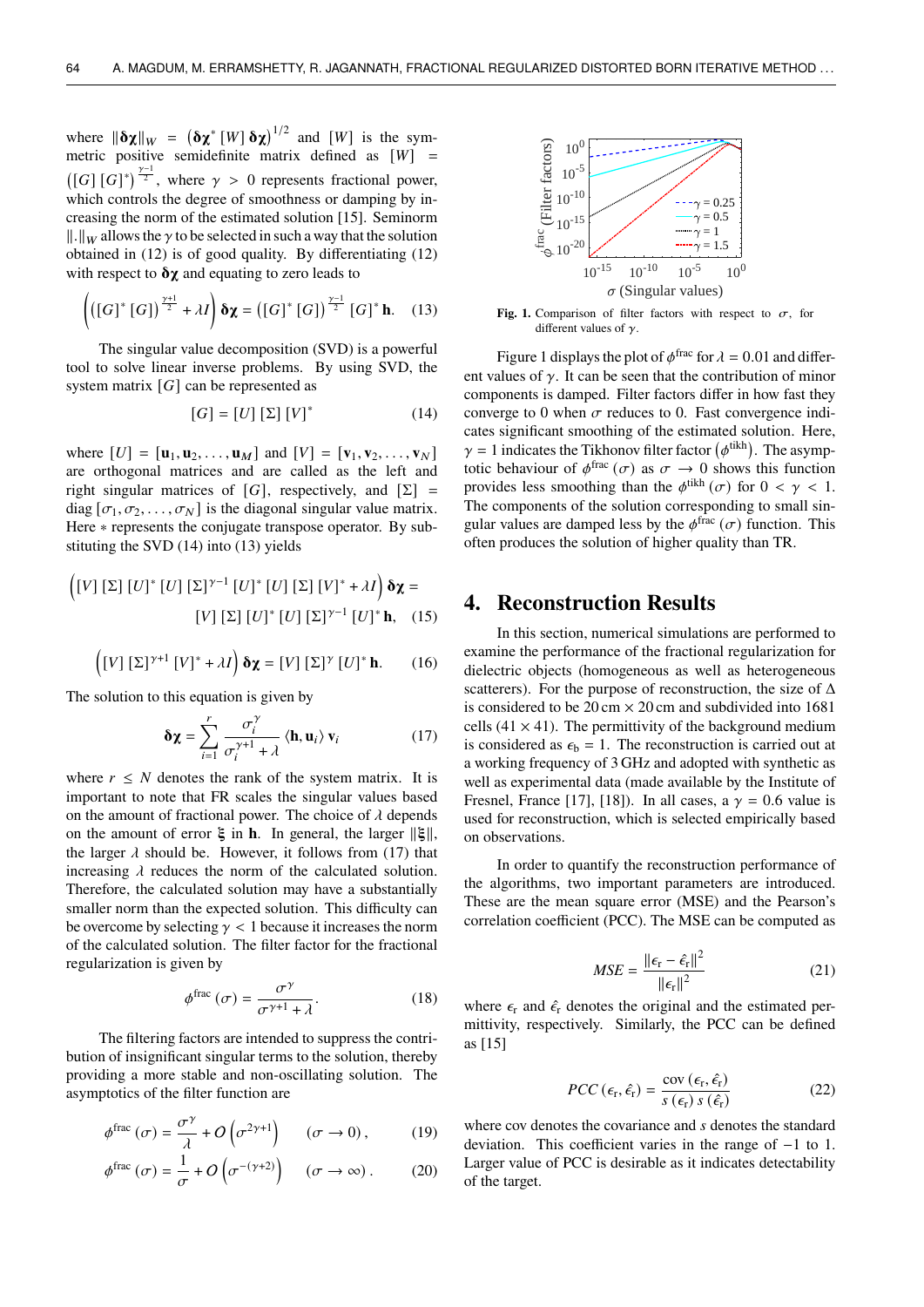#### **4.1 Tests on Synthetic Data**

In the synthetic examples, the scatterer under test is illuminated by a plane wave at angles of  $0^{\circ}$ ,  $15^{\circ}$ ,  $\cdots$ ,  $345^{\circ}$ and the resulted scattered fields in the far-field are measured along the same angles. Here, the value of  $\epsilon_{r}$  is chosen such that  $\left\| \left[ G^{\Delta} \right] \chi \right\| > 1$  for the considered frequencies so that the object can be treated as a strong scatterer [22]. Three examples are used in this section to demonstrate the efficiency of the proposed method.

#### **4.1.1 L-shape Structure with Multilayer Cylinder**

In this example, a complicated synthetic data profile is inspected. As shown in Fig. 2, this example consists of one L-shaped dielectric cylinder with  $\epsilon$ <sub>r</sub> = 1.75, and a multilayer object with permittivity of inner and outer cylinders equal to 2 and 1.5, respectively. The two-layer circular concentric cylinder is centered at (4, 0) cm, with inner and outer radii of 1.5 and 5 cm, respectively. This configuration is inhomogeneous that includes both weak and strong scattering parts. A stratified elliptic cylinder is sufficiently complex to provide a good test for numerical algorithms [1]. Figures  $2(b)$ –(f) show the reconstructed distributions of the permittivity. It can be seen that the results with the fractional method are

close to the reference profile. The behavior of MSE with respect to iteration number is reported in Fig. 2(d). The result shows that the error is minimum for the proposed method. Furthermore, the PCC values are plotted in Fig. 2(e). It shows that the FR has a high value of PCC compared to TR. In addition, as illustrated in Fig.  $2(f)$ , the permittivity value is plotted in a one-dimensional (1D) plot. It displays the permittivity values of the original and reconstructed profiles along the x-axis ( $y = 0$ ). As can be observed in this graph, the proposed technique reconstructs the target accurately.

#### **4.1.2 Austria Profile**

The algorithm is then validated on the Austria profile, which is a challenging and well-known configuration in the inverse scattering community [3] [23]. It consists of a ring with inner and outer radii of 3 cm and 6 cm, respectively, and two discs with radii of 2 cm each. The ring is centered at  $(0, -2)$  cm, while the discs are centered at  $(3, 6)$  cm and (−3, 6) cm, respectively. The permittivity distribution of this target is uniform, with  $\epsilon_r = 2$ . Figure 3 depicts the reconstruction results, which show that the proposed algorithm produces more precise reconstruction. The evaluation metrics (MSE, PCC and 1D plot) values show that the proposed technique is more accurate than the TR-based DBIM.



**Fig. 2.** Synthetic data results for L-shape structure with multilayer cylinder: (a) Original profile, (b) DBIM using TR, (c) DBIM using FR, (d) MSE, (e) PCC, (f) 1D plot along  $x$ -axis ( $y = 0$ ).

**Fig. 3.** Synthetic data results for Austria profile: (a) Original profile, (b) DBIM using TR, (c) DBIM using FR, (d) MSE, (e) PCC, (f) 1D plot along the center of the ring.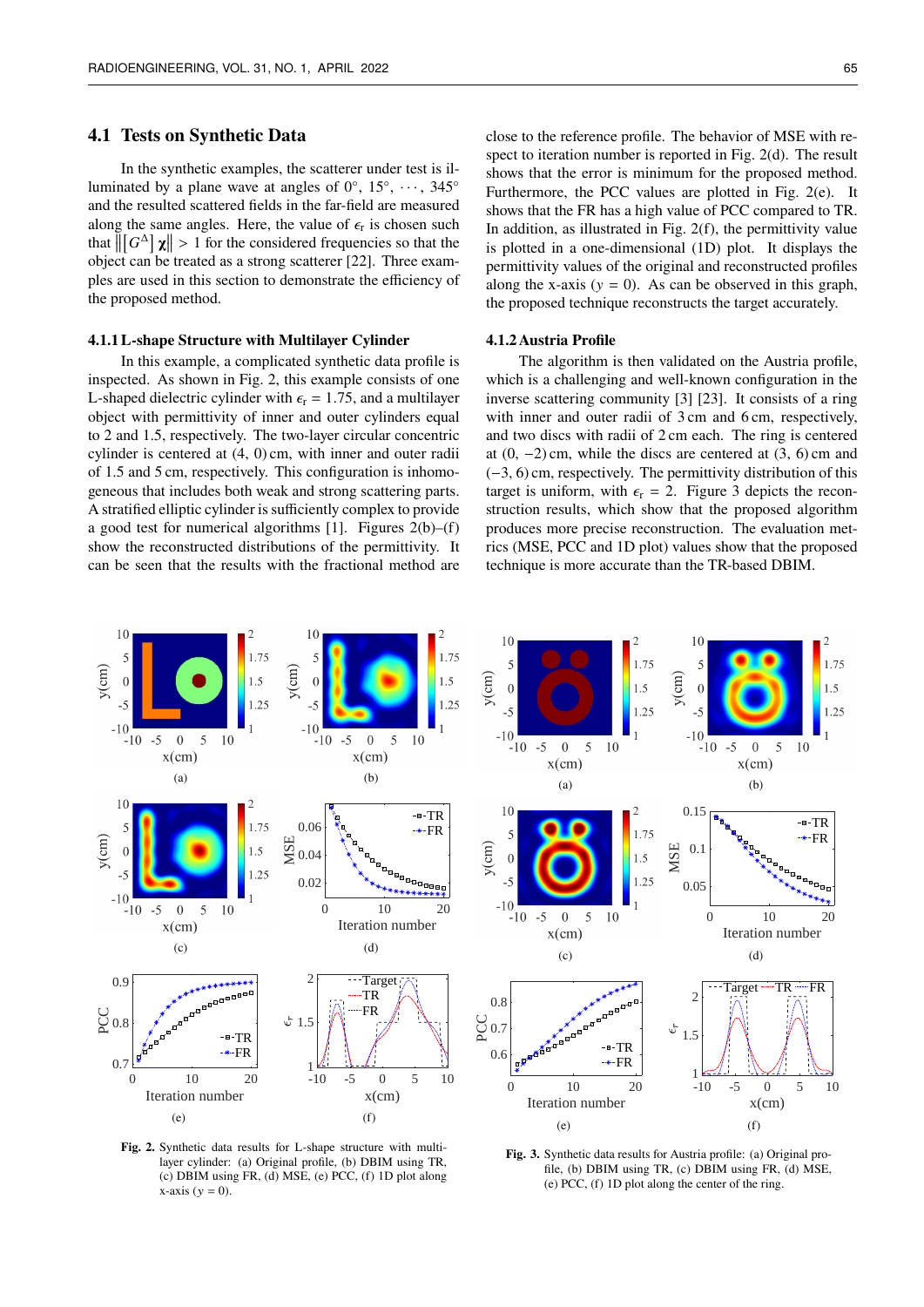#### **4.1.3 U-shaped Profile**

In this example, we have considered the non-convex target, such as the U-shaped scatterer. The effect of multiple scattering is stronger here, which increases the non-linearity of the problem. The dimension of this target configuration is  $(12 \times 12)$  cm<sup>2</sup>, as indicated in Fig. 4(a). The permittivity of this purely dielectric structure is  $\epsilon_{r} = 2$ . Figure 4 depicts the corresponding simulation results. Here again, a superior reconstruction is achieved using the proposed technique. The results of the evaluation measures show that even for non-convex scatterers, the proposed methodology is quite accurate.

#### **4.2 Tests on Experimental Data**

In this section, we will illustrate the experimental test results. We considered the datasets provided by the Institute of Fresnel, Marseille, France, which are widely used as a benchmark for inverse problems at microwave frequencies [17], [18]. It is concerned with complicated structures consisting of many materials. The test setup consists of an anechoic compartment, which consists of a transmitter, which is installed at a fixed position on the circular track, while the receiver revolves around the vertical cylindrical target. The measurement setup consists of linearly polarized

double ridged horn antennas, with a wideband frequency range from 1 GHz to 18 GHz.

In experimental examples, we have considered three different target configurations. All the targets are very large along a vertical direction to form a nearly 2D structure. The first example is taken from the Fresnel dataset 2001 [17], which consists of a strongly scattering circular dielectric cylinder. Thereafter, the algorithm is tested on two inhomogeneous scatterers from the Fresnel dataset 2005 [18], *FoamDielExtTM* and *FoamTwinDielTM*.

#### **4.2.1 Example I: Single Dielectric**

For this example, the transmitting and receiving antenna were kept at a distance of 0.72 m and 0.76 m, respectively, from the center of the test region [17]. The scatterer is illuminated at an angle of  $0^\circ$ ,  $10^\circ$ ,  $\cdots$ ,  $350^\circ$ , and the scattered fields are collected at an angle of  $60^\circ$ ,  $65^\circ$ ,  $\dots$ ,  $300^\circ$  with respect to the corresponding emitter. The scatterer profile consists of single circular, homogeneous, dielectric cylinder of permittivity  $3\pm 0.3$ . The cylinder has a radius of 1.5 cm and kept at a distance of 3 cm from the origin. The reconstructed permittivity distributions at a frequency of 3 GHz are shown in Fig. 5. It can be observed that the quality of the reconstruction obtained using FR is quite good in terms of accuracy. Also, the rate of convergence is faster for this method.



**Fig. 4.** Synthetic data results for U-shaped profile: (a) Original profile, (b) DBIM using TR, (c) DBIM using FR, (d) MSE, (e) PCC, (f) 1D plot along x-axis ( $y = 0$ )

**Fig. 5.** Experimental data results for single dielectric cylinder: (a) Original profile, (b) DBIM using TR, (c) DBIM using FR, (d) MSE, (e) PCC, (f) 1D plot along y-axis  $(x = 0)$ .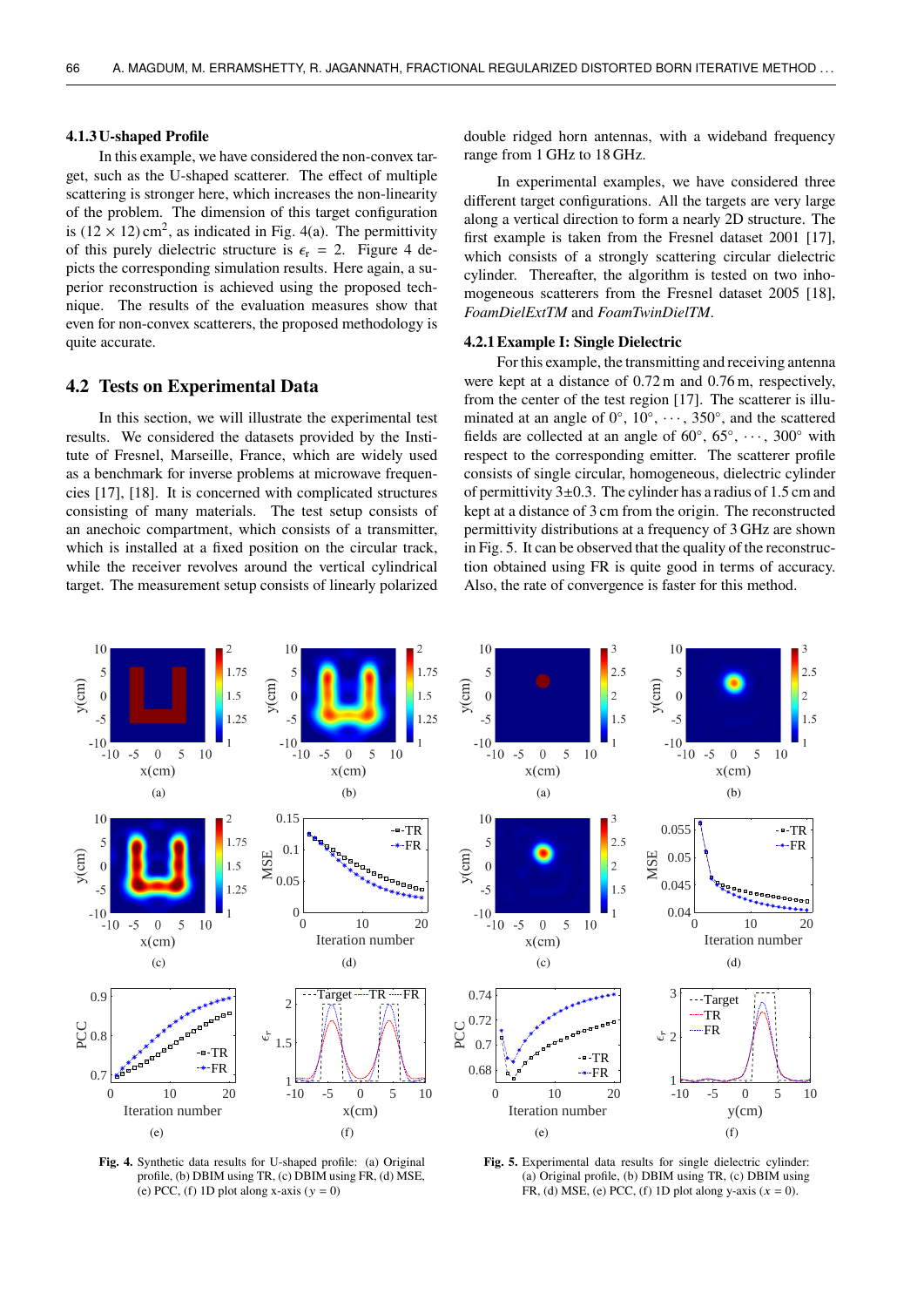

**Fig. 6.** Experimental data results for *FoamDielExtTM*: (a) Original profile, (b) DBIM using TR, (c) DBIM using FR, (d) MSE, (e) PCC (f), 1D plot along x-axis ( $y = 0$ ).



**Fig. 7.** Experimental data results for *FoamTwinDielTM*: (a) Original profile, (b) DBIM using TR, (c) DBIM using FR, (d) MSE, (e) PCC, (f) 1D plot along x-axis  $(y = 0)$ .

#### **4.2.2 Example II: FoamDielExtTM**

In this example, the scatterer is illuminated at an angle of  $0^\circ$ ,  $45^\circ$ ,  $\cdots$ ,  $315^\circ$ , and the scattered fields are collected at an angle of  $60^{\circ}$ ,  $61^{\circ}$ ,  $\dots$ ,  $300^{\circ}$  with respect to the corresponding emitter. The transmitting and receiving antenna were kept at a distance of 1.67 m from the center of the test region [18]. As shown in Fig. 6(a), the scatterer profile consists of two circular dielectric cylinders. The first one consists of a centered foam cylinder with a radius of 4 cm and permittivity of  $1.45 \pm 0.15$ . Another target consists of a plastic cylinder of radius 1.55 cm, permittivity  $3 \pm 0.3$ , placed at a distance of 5.55 cm from the origin. The reconstructed permittivity distributions after 20 iterations are displayed in Fig. 6. Here again, excellent reconstructions are obtained (visibly and quantitatively) with the proposed method.

#### **4.2.3 Example III: FoamTwinDielTM**

Finally, in this example, a more complex target is inspected. As shown in Fig. 7(a), this target configuration is the same as used in Example II, except that there is an additional plastic cylinder inside the foam cylinder. This geometry of the target is favorable to the occurrence of multiple scattering. The simulation results at a frequency of 3 GHz are shown in Fig. 7(b)–(f). From the results, it is observed that the profile of the target is clearly and most accurately identified by the fractional regularization approach.

### **5. Conclusion**

A fractional regularization based distorted Born iterative method (DBIM) is studied for the reconstruction of two-dimensional dielectric scatterers of Microwave imaging. It introduces the fractional power term  $(y)$  for weighing singular values, which can control the smoothness of the solution. Applying this scaling to singular values results in a better reconstruction. The performance of this algorithm is evaluated using numerical examples of simulated and experimental data. In all the cases, the proposed method has a faster convergence rate and produces higher reconstruction quality compared to the conventional Tikhonov regularization based DBIM. Furthermore, it has been shown that the error in the output is minimum for this method.